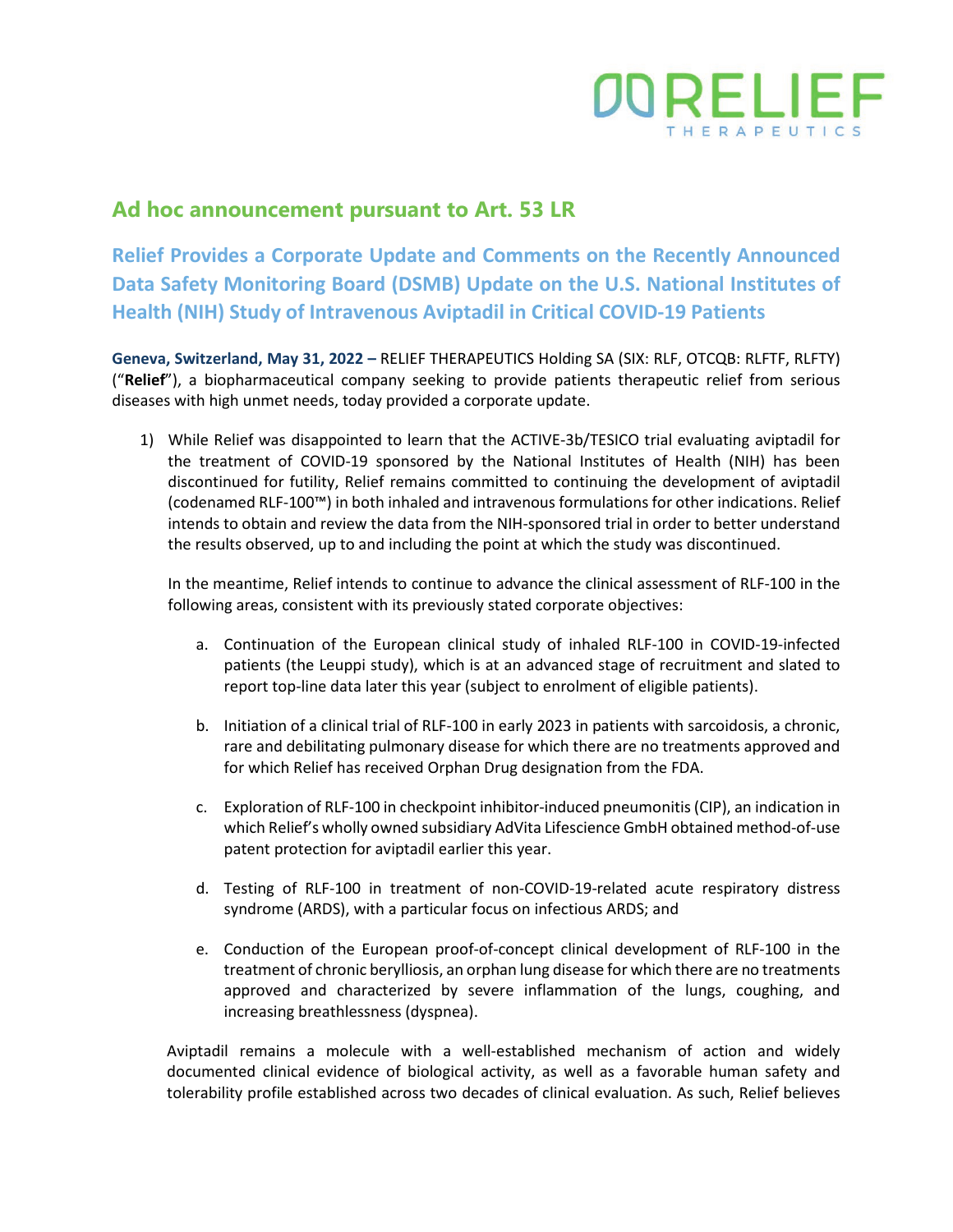

that the drug merits continued assessment across an array of pulmonary conditions, regardless of whether the drug is ever approved for the treatment of COVID-19.

- 2) Relief intends to continue pursuing cost-effective, capital-efficient drug development with riskmitigated assets. These currently include the following agents in Relief's pipeline beyond aviptadil:
	- a. GOLIKE, an optimized, prolonged-release, taste-masked amino acid mix for management of phenylketonuria (PKU) patients;
	- b. ACER-001, an immediate-release, taste-masked, patent protected formulation of sodium phenylbutyrate (NaPhe) for treatment of urea cycle disorders (UCD) and maple syrup urine disease (MSUD), which is the basis of an active collaboration arrangement with Acer Therapeutics;
	- c. An as-yet-undisclosed liquid formulation of an existing approved Rx drug for treatment of PKU, which would complement GOLIKE;
	- d. APR-TD011, a novel spray-based formulation of an acid-oxidizing solution with documented anti-microbial, anti-inflammatory and wound healing-accelerating properties, which Relief intends to develop as a treatment for all forms of epidermolysis bullosa (EB), a rare, debilitating dermatological disorder.
- 3) Relief has the following near- and medium-term catalysts:
	- a. Potential regulatory approval of ACER-001 by the FDA for the treatment of UCD (PDUFA date: June 5, 2022);
	- b. Confirmation of the long-term stability for its novel inhaled and intravenous formulations of RLF-100 by the end of the second quarter of 2022;
	- c. Effectiveness of its Registration Statement on Form 20-F under the Securities Exchange Act of 1934, which will allow Relief to move forward with its efforts to list its American Depositary Receipts (ADRs) on the NASDAQ stock market;
	- d. Initiation of a proof-of-concept trial of APR-TD011 in the second half of 2022 in EB patients;
	- e. Initiation of a clinical trial of aviptadil in sarcoidosis patients in early 2023;
	- f. The U.S. commercial launch of GOLIKE in the second half of 2022;
	- g. With our collaboration partner, Acer Therapeutics, a potential launch of ACER-001 in the U.S. in the second half of 2022;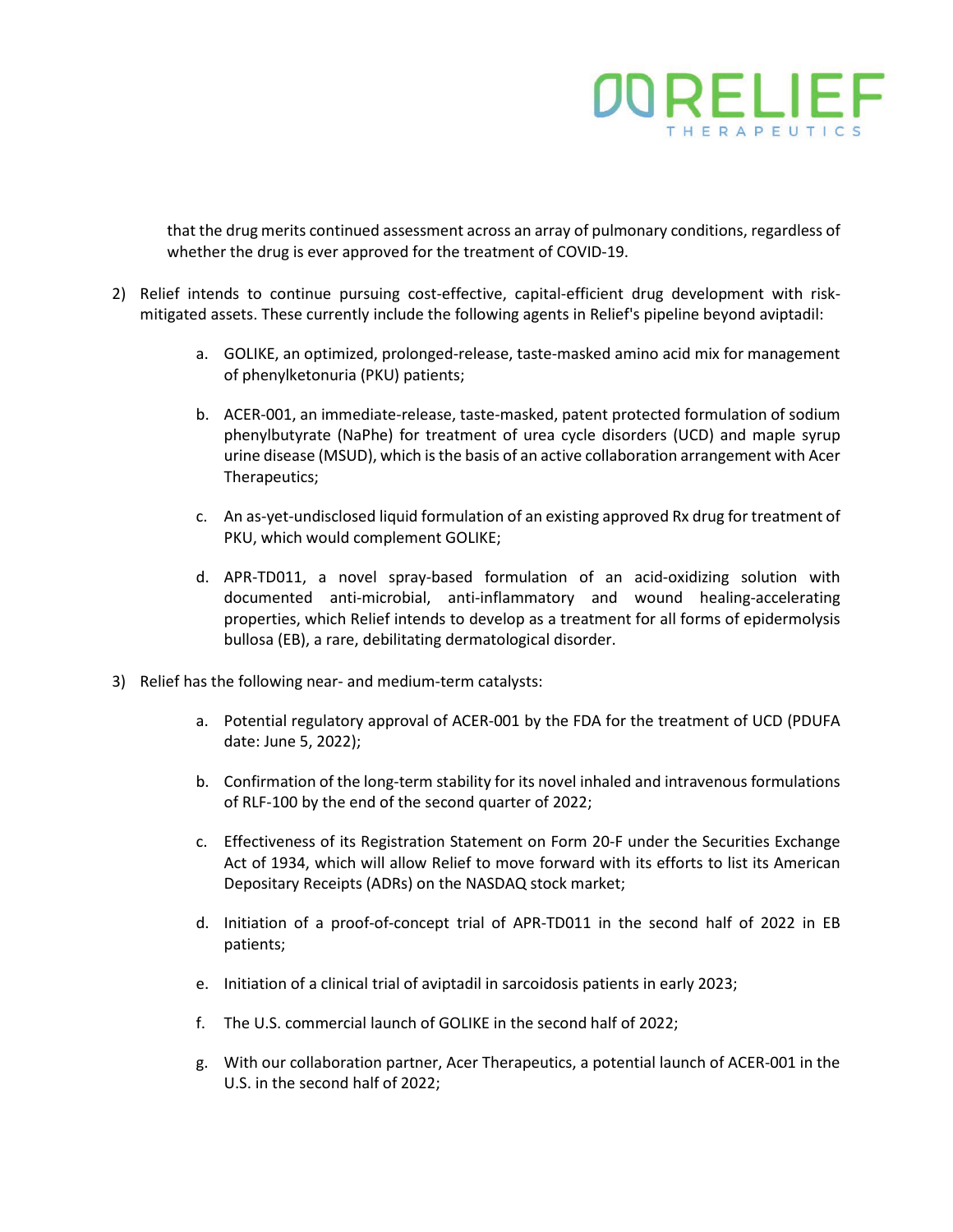

- h. Additional patent issuances or allowances covering further intellectual property (IP) claims pertaining to various elements of Relief's pipeline later this year and in 2023; and
- i. Advances in the artificial intelligence (AI)-driven collaboration with InveniAI, which may yield additional programs to broaden Relief's pipeline during 2023.
- 4) Relief is focused on establishing its U.S. commercial operations and initiating market rollout of its lead commercial product, PKU GOLIKE®, for the treatment of phenylketonuria ("**PKU**"). PKU GOLIKE® is a novel, proprietary next-generation prolonged-release amino acid mix for use as a mainstay of PKU therapy and is available in multiple formulations. Relief, through its wholly owned subsidiary, APR Applied Pharma Research SA ("**APR**"), currently markets this product in Europe with its direct sales and marketing infrastructure covering Germany, Italy, Austria and Switzerland and through exclusive third-party distributors in the remaining countries. The initiative to market this product in the U.S. will be led by Relief's Head of U.S. Commercial Operations, Anthony M. Kim, who has a lengthy track record of successful commercialization of drugs aimed at rare and specialty disease indications in the U.S. market. Relief has also hired Christopher Wick as National Sales Director in the U.S. Mr. Wick is leading the buildout of Relief's U.S. field sales force and has a longstanding track record of performance in driving rare disease sales. Relief expects its highly targeted, specialized U.S. field sales force to be fully hired within the next several weeks.
- 5) Relief is working closely with its collaboration partner Acer Therapeutics on the preparation for a potential launch of ACER-001 in treatment of UCDs, assuming FDA approval of the product for commercialization. As a reminder, Acer is responsible for the U.S. commercialization of the drug and Relief is entitled to 60% of the profits from sales of the product in the U.S., pursuant to the collaboration agreement between the two companies. In addition, Relief and Acer continue to explore strategic options to advance the optimization of ACER-001's commercial value in the U.K. and Europe, as well as in territories beyond the U.S., U.K. and Europe. This includes the drug's applicability in both UCDs and MSUD, along with other potential applications.
- 6) Relief currently has approximately CHF 31 million in cash and equivalents on its balance sheet, which, based on internal forecasts, Relief expects to be sufficient to fund operations well into 2023. Although there can be no assurance, Relief remains committed to achieving positive operating cash flow status by late 2024. In that regard, Relief's internal forecasts do not include any contribution from sales of aviptadil.

## **ABOUT RELIEF**

Relief focuses primarily on clinical-stage programs based on molecules with a history of clinical testing and use in human patients or a strong scientific rationale. Relief has a Collaboration and License Agreement with Acer Therapeutics for the worldwide development and commercialization of ACER-001, a taste-masked and immediate release proprietary powder formulation of sodium phenylbutyrate (NaPB) for the treatment of Urea Cycle Disorders and Maple Syrup Urine Disease. Acer's new drug application for ACER-001 for use as a treatment of urea cycle disorders was recently accepted by the FDA for filing with